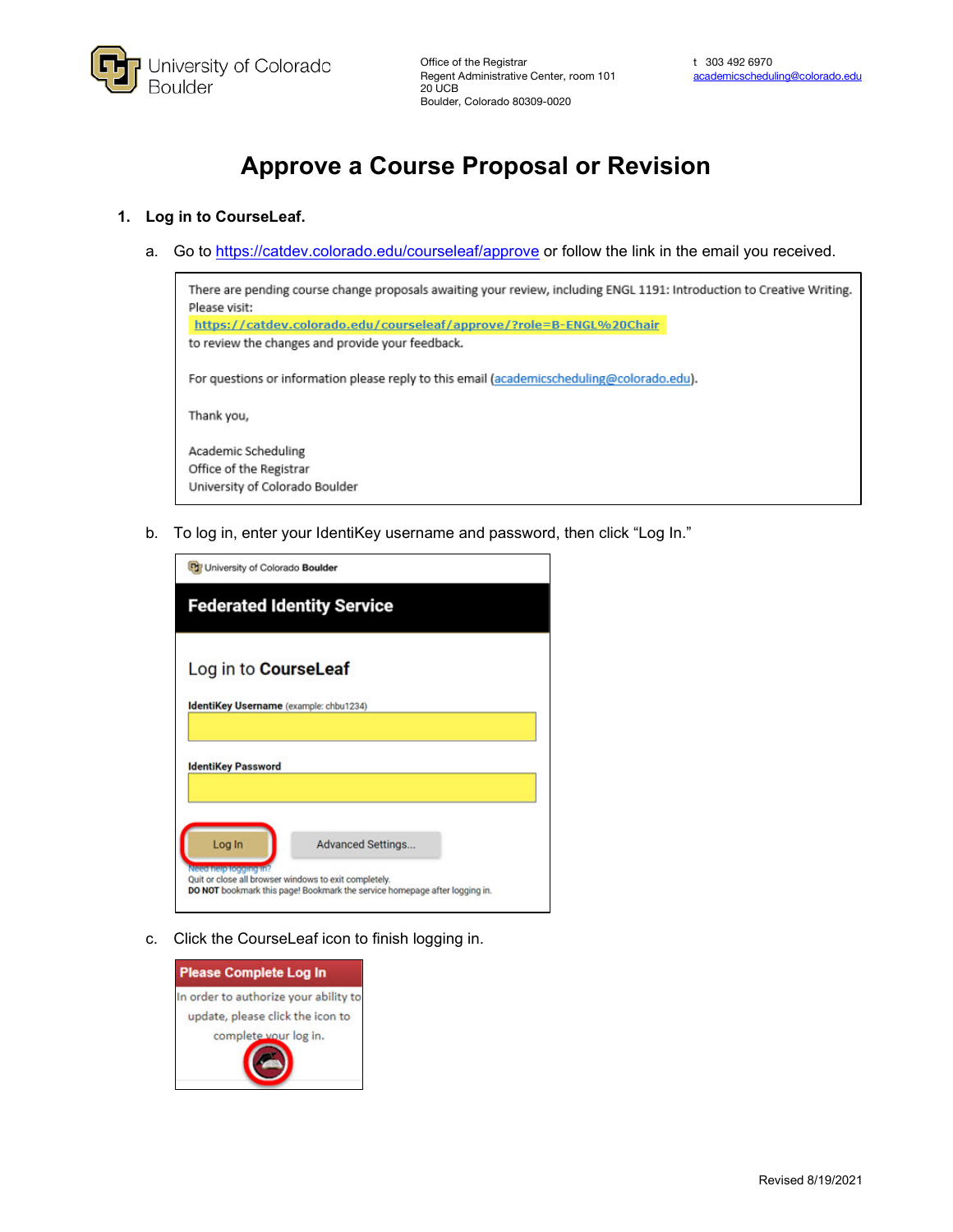# **2. Select a Proposal.**

- a. You should see one or more proposals in the "Pages Pending Approval" window. If the window is empty, try these troubleshooting measures:
	- Confirm that your role appears in the "Your Role" drop-down menu. For example, if you're the designated approver at the ATOC chair level, the B-ATOC Chair role should be selected.

| COURSELEAF                    |                                                                                                    |                         |
|-------------------------------|----------------------------------------------------------------------------------------------------|-------------------------|
| <b>Pages Pending Approval</b> | Refresh List<br>Filter List<br>属                                                                   | Your Role: B-ATOC Chair |
| PAGE                          |                                                                                                    | <b>USER</b>             |
|                               | /courseadmin/14070: ATOC 2500: Special Topics in Atmospheric and Oceanic Sciences - Lower Division | Laurie Conway           |
|                               | /courseadmin/753: ATOC 4500: Special Topics in Atmospheric and Oceanic Sciences - Upper Division   | <b>Laurie Conway</b>    |

• Click "Refresh List" to make sure no new proposals have been added to your queue.

| <b>COURSELEAF</b>             |                                                                                                    |                         |
|-------------------------------|----------------------------------------------------------------------------------------------------|-------------------------|
| <b>Pages Pending Approval</b> | Filter List<br>Refresh List<br>æ                                                                   | Your Role: B-ATOC Chair |
| PAGE                          |                                                                                                    | <b>USER</b>             |
|                               | /courseadmin/14070: ATOC 2500: Special Topics in Atmospheric and Oceanic Sciences - Lower Division | Laurie Conway           |
|                               | /courseadmin/753: ATOC 4500: Special Topics in Atmospheric and Oceanic Sciences - Upper Division   | <b>Laurie Conway</b>    |

b. Scroll through the "Pages Pending Approval" list and click on a proposal to view it. The other windows on the page will populate with information about that proposal.

| COURSELEAF                                                                                         |                                               |                                                                                   | O Help<br>User:                                                        |                  |
|----------------------------------------------------------------------------------------------------|-----------------------------------------------|-----------------------------------------------------------------------------------|------------------------------------------------------------------------|------------------|
| <b>Pages Pending Approval</b><br>Filter List                                                       | Your Role: B-ATOC Chair<br>Refresh List       | $\checkmark$<br>Page Info Workflow Status                                         | <b>Attached Files</b>                                                  | Revision History |
| PAGE                                                                                               | <b>USER</b>                                   |                                                                                   | Title: ATOC 4500: Special Topics in Atmospheric and Oceanic Sciences - |                  |
| /courseadmin/14070: ATOC 2500: Special Topics in Atmospheric and Oceanic Sciences - Lower Division | <b>Laurie Conway</b>                          | <b>Upper Division</b>                                                             | Last Update: Sep 14, 2018 1:17pm                                       |                  |
| /courseadmin/753: ATOC 4500: Special Topics in Atmospheric and Oceanic Sciences - Upper Division   | <b>Laurie Conway</b>                          | Template: cim<br>Page Authors: any<br><b>Workflow:</b><br>College:<br>Department: |                                                                        |                  |
| <b>PAGE REVIEW A</b><br><b>Hide Changes</b>                                                        | <b>View Changes By: All Changes</b><br>$\vee$ |                                                                                   | Edit<br>×                                                              |                  |
| University of Colorado<br>5.<br><b>Boulder</b>                                                     |                                               |                                                                                   |                                                                        |                  |
| <b>Course Change Request</b>                                                                       |                                               |                                                                                   |                                                                        |                  |
| Export to PDF                                                                                      |                                               |                                                                                   |                                                                        |                  |